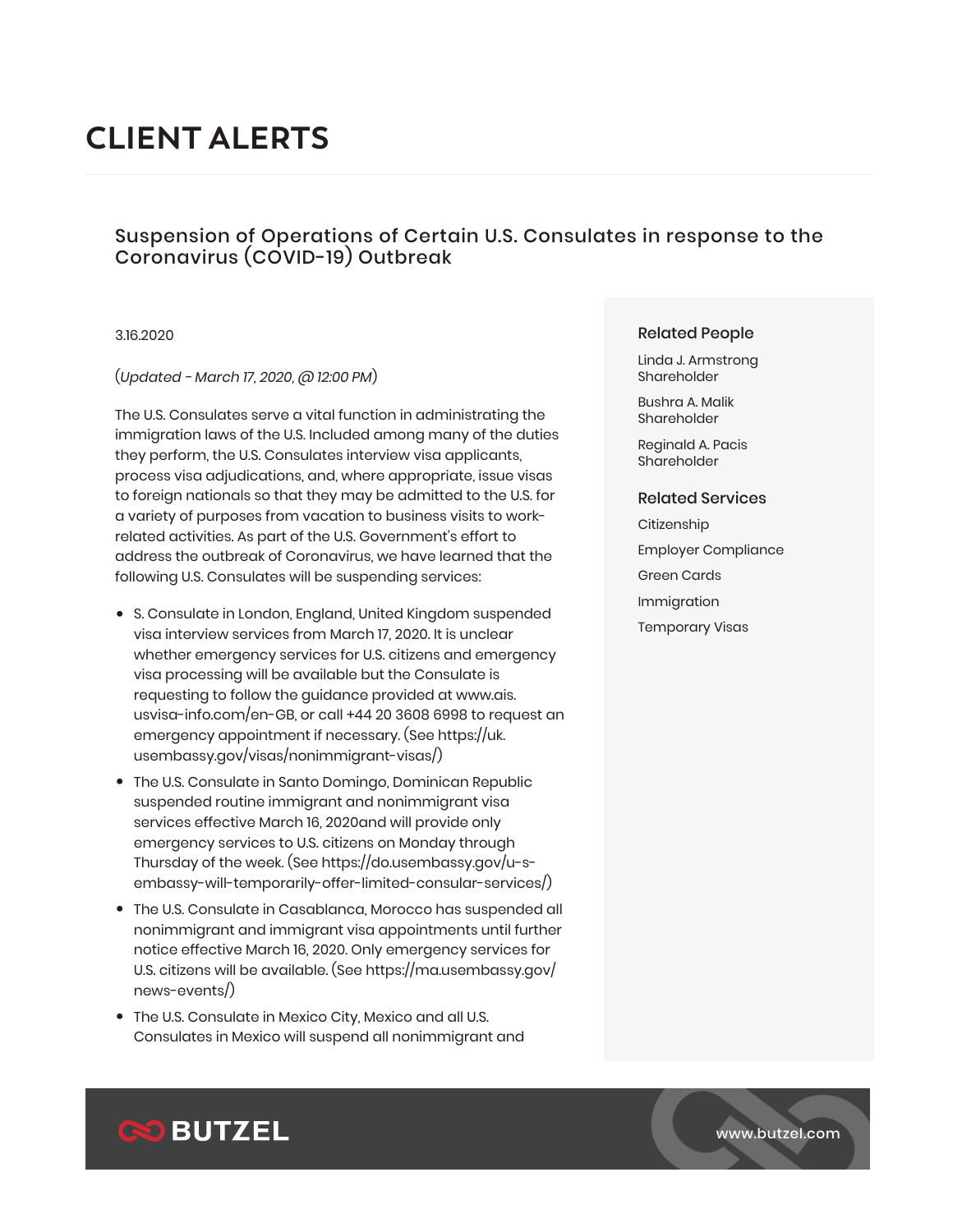# **CLIENT ALERTS**

immigrant visa appointments effective March 18, 2020, until further notice. Only emergency services for U.S. citizens and emergency visa processing will be available. (See https://mx.usembassy.gov/ status-of-u-s-consular-operations-in-mexico-in-light-of-covid-19/.)

- The U.S. Consulate in Santiago, Chile is canceling immigrant and nonimmigrant visa appointments for the period of March 16, 2020 to March 31, 2020. The Consulate is further stating the following. "If you have an urgent matter and need to travel immediately, please follow the guidance provided at https://ais.usvisa-info.com/en-cl/niv/information/faqs#need\_earlier\_apptto request an emergency appointment. Please note there are travel restrictions for certain countries. Please visit https://travel. state.gov/content/travel/en/traveladvisories/ea/covid-19-information.html and read the section 'Presidential Proclamations Regarding Novel Coronavirus' for more information." (See https://cl. usembassy.gov/information-for-visa-applicants-regarding-covid-19/)
- S. Consulate in Rome, Italy will be suspending visa interview services from March 10, 2020 to April 3, 2020. Only emergency U.S. citizen services and emergency visa services are available as of March 11, 2020. (See https://it.usembassy.gov/health-alert-u-s-embassy-rome-italy-march-12-2020/)
- The U.S. Consulates in Spain (Madrid and Barcelona and the U.S. Consular Agencies in the Balearic Islands, Canary Islands, Malaga, Sevilla, and Valencia) will be suspending most services and provide only emergency services effective March 13, 2020. (See https://es.usembassy.gov/covid-19 information/)
- The U.S. Consulates in Germany (Berlin, Frankfurt, and Munich) will have limited operations effective March 16, 2020. Only emergency services for U.S. citizens and emergency visa processing will be available. (See https://de.usembassy.gov/mission-germany-change-in-operations/.)
- The U.S. Consulate in Dublin, Ireland will limit services as of March 16, 2020. Only emergency services for U.S. citizens and emergency visa processing will be available. (See https://ie.usembassy.gov/ limited-consular-services/.)
- The U.S. Consulates in India are canceling immigrant and nonimmigrant visa appointments from March 16, 2020, and onward. It is unclear whether emergency services for U.S. citizens and emergency visa processing will be available. (See https://in.usembassy.gov/alert-cancelling-ofimmigrant-and-nonimmigrant-visa-appointments/).
- The U.S. Consulate in Paris, France is canceling routine immigrant and nonimmigrant visa appointments. They are sending out the following e-mail to visa applicants with upcoming appointments.
	- Dear Applicant, Information for visa applicants regarding novel coronavirus: As of March 16<sup>th</sup>2020, the United States Embassy in Paris France is canceling routine immigrant and nonimmigrant visa appointments. We will resume routine visa services as soon as possible but are unable to provide a specific date at this time. The MRV fee is valid and may be used for a visa application in the country where it was purchased within one year of the date of payment. If you have an urgent matter and need to travel immediately, please follow the guidance provided at https://ais.usvisa-info.com/en-fr/niv/information/faqs#need\_earlier\_appt , or contact us at fae\_contactus+fr+mrv+en@visaops.net or call +33 1 82 88 29 57 (Local Number) or dial +1 703 543 9342 (If you are calling from within the United States), to request an emergency appointment.